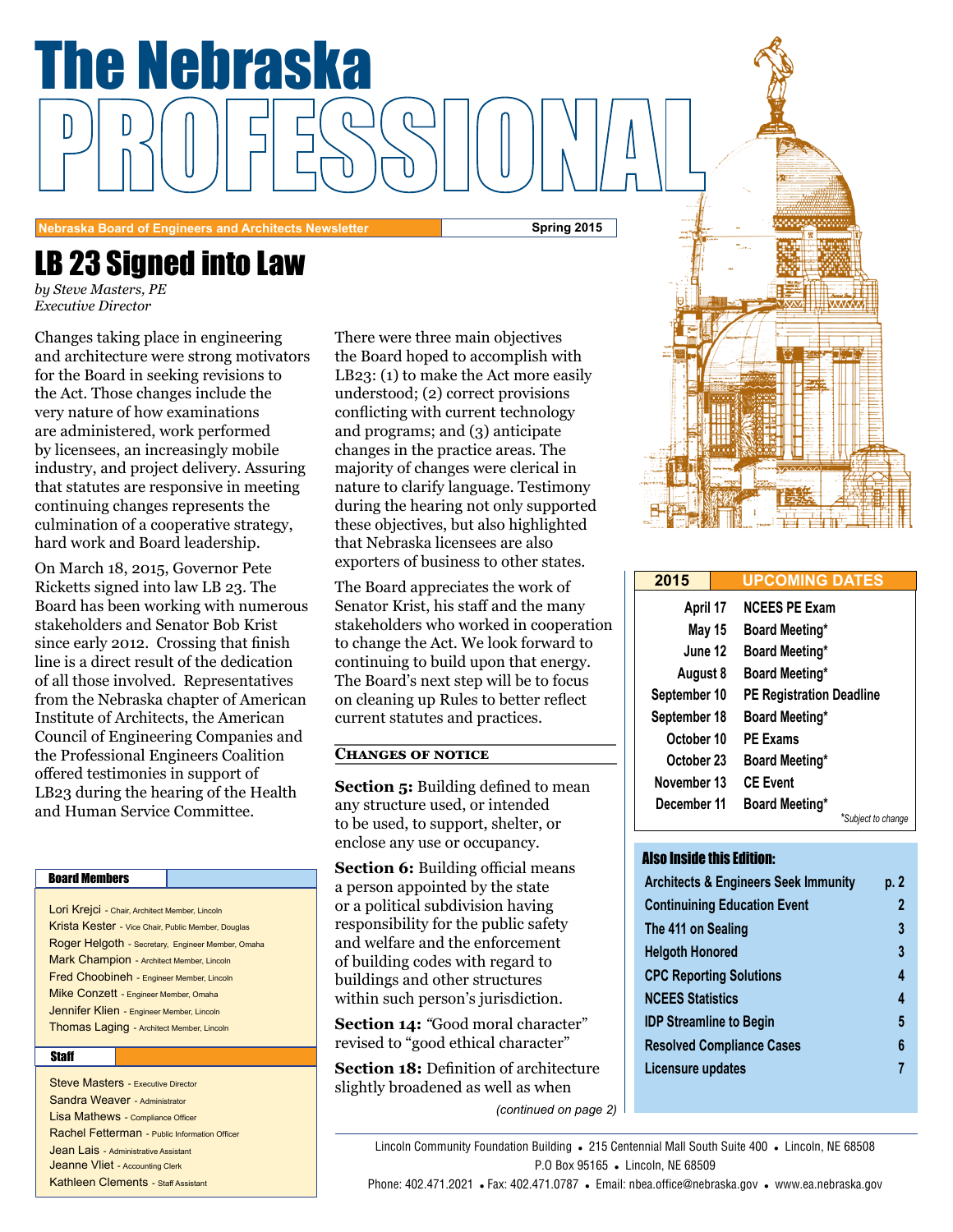# LB 23 *(continued from page 1)*

a person shall be construed as practicing architecture.

**Section 24: Technical submissions** defined as only documents that are prepared in conjunction with a project.

**Section 26:** Daily pay for Board members participating in relevant activities increased from \$60 to \$100 and further defined authorized expenses.

**Section 33:** Allows for registration of business name if the Board determines the nature of business could not reasonably be construed as engineering or architecture focused.

**Section 37:** Clarification of responsibilities of a coordinating professional pertaining to sealing and review of documents.

**Section 42:** Requires a 2/3-majority vote by the Board on violations of rules and regulations.

**Section 44:** Rework of initial licensure as architect, closer mirroring paths currently available to engineers such as experience and comity.

The Final Bill, Slip Law (with all 51 sections) and history can be viewed at *nebraskalegislature.gov/bills/ view\_bill.php?DocumentID=24360*

### New Website

A new website will be rolled out later this spring/early summer. The new site is intended to be more mobile friendly and easier to navigate. It will be available at https://ea.nebraska.gov.



## **Board to Host Continuing Education Event**

As a renewed initiative, the Board will be offering annual opportunities for licensees to earn low-cost continuing education units.

This fall, Deb Long will speak on ethics and share her research, expertise and insights to Nebraska licensees. This seminar will qualify for four hours of continuing education.

Long is a career educator and international speaker, and is certified as an ethics trainer by the Josephson Institute of Ethics.

Registration and more details will be provided by email and through our website in late August.

**When:** Friday, November 13, 2015 **Where:** Scott Conference Center, Omaha **Time:** 12:30 - 4:30 p.m.

### Architects and Engineers Seek Immunity – LB 22

*by Sara Kay, Executive Director, AIA-NE and Jackie McCullough, Executive Director, ACEC-NE*

Senator Bob Krist, of District 10 of Omaha, introduced LB 22 on behalf of AIA Nebraska and ACEC Nebraska. This legislation stipulates that an engineer, or architect, who voluntarily and without compensation provides engineering | architectural services in response to a natural disaster, terrorist attack, or other catastrophic event shall not be liable for any personal injury, wrongful death, property damage, or other loss caused by the engineer's acts, errors or omissions in the performance of such services. Immunity would not be applied in cases of wanton, willful, or intentional misconduct. The immunity only applies during the emergency and for 90 days after the emergency.

During emergency situations caused by natural disasters, terrorist attacks, or other catastrophic events, architects and engineers are often called upon—and readily volunteer their services—to assist with relief and recovery efforts. These services include ensuring the safety of structures, buildings, infrastructure, piping or other systems. However, Nebraska fails to extend immunity to licensed architects and professional engineers who provide critical services in an emergency.

As proven by the relief efforts following Hurricanes Katrina and Rita, and the 9/11 terrorist attacks, these professional's expertise in assessing structural, mechanical, electrical, or other infrastructure is invaluable to assisting federal, state, or local governments that may have limited resources during emergencies. Therefore, it is crucial that state governments establish liability protections that provide immunity for architects and engineers during a declared emergency so that architects and engineers can quickly volunteer their services without being deterred by liability concerns. In return, the government would be able to quickly mobilize architects and engineers to adequately evaluate threats to the public's health and safety.

**25 states have extended "Good Samaritan" laws to engineers and architects for their voluntary services**. Architects and engineers in tornado alley, with the expectation of Nebraska have this protection, this includes: Texas, Oklahoma and Kansas. Additional neighboring states that also have a comprehensive Good Samaritan protection law include: Colorado, Missouri and North Dakota.

Members of AIA Nebraska and ACEC Nebraska are meeting with Senator Krist and members of Nebraska Emergency Management administration in an attempt to provide immunity protection in 2016.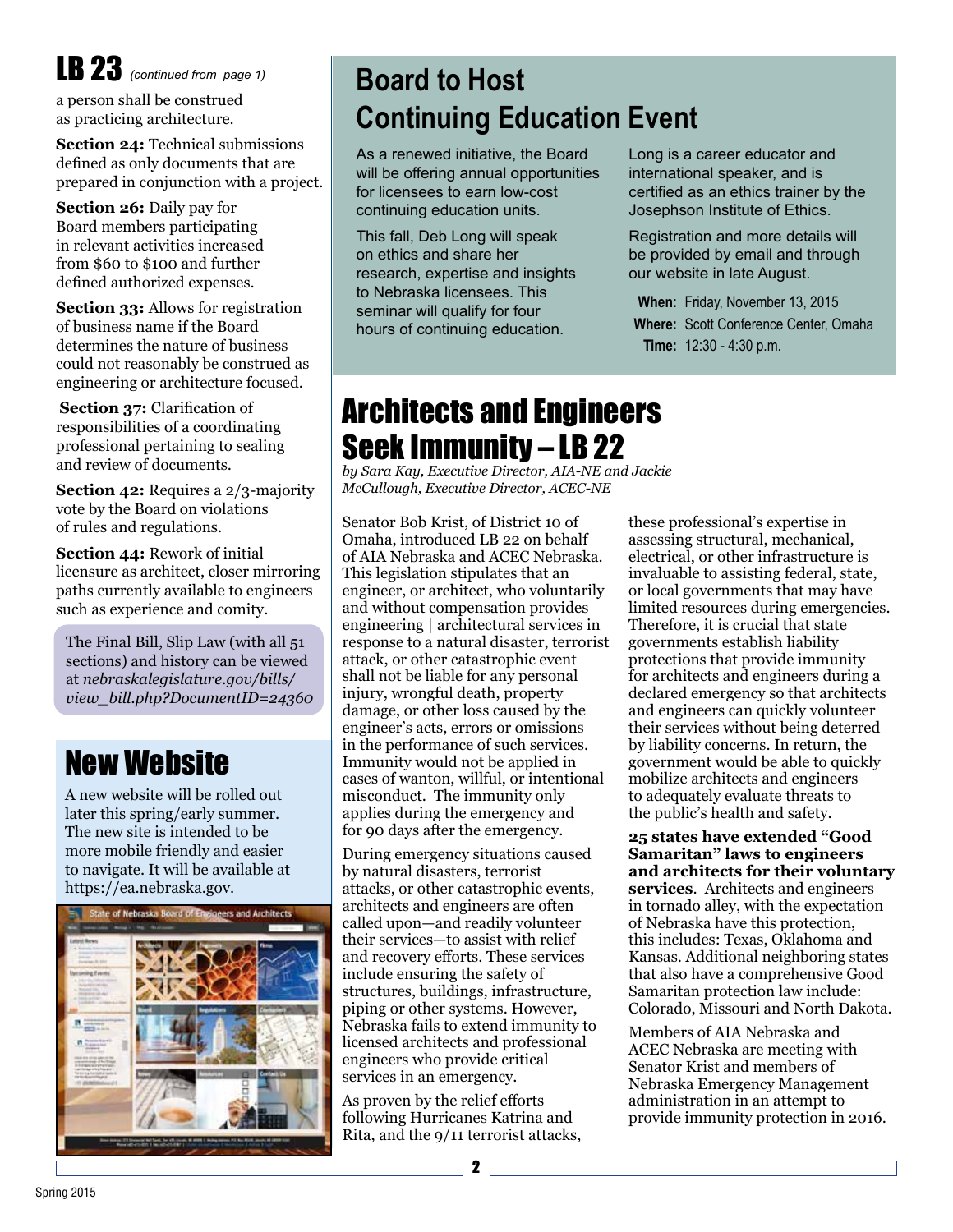## The 411 on Sealing

*by Lisa Mathews, Compliance Officer*

If you are an architect or professional engineer licensed in Nebraska, you will likely find yourself required to seal a document at some point in your career.

Most times, the documents or plans you seal will be those submitted to your client or to a government agency as required by Nebraska law. Yet even on some types of work where a seal is not required, such as a residential project that is exempt from requiring licensees, an architect or professional engineer will often seal his or her work. Here are a few tips for sealing work in Nebraska:

**Who:** Architects and Professional Engineers in Nebraska will need a seal. You can create your own digital seal or you can buy one from any source.

**WHAT:** Seal any work performed by you or under your direct supervision to be submitted to your client or to any government agency. If you want to submit "draft" plans, get permission first, then make sure your plans are clearly marked "draft."

**Where:** Every design professional should seal the cover page along with the seal designating the Coordinating Professional, and then on each page of their work. If sealing a report



with several contributors, seal the first and last page of your work.

**When:** Some projects in Nebraska are exempt and do not require design professionals due to the square footage and occupancy type of the building. Refer to Rules Chapter 10 for a chart of these exemptions. Do not seal work that you did not complete yourself or work that was not completed under your direct supervision and control. If you get a request from someone asking you to seal their work, please refer them to the Board's compliance officer for information on how to lawfully complete their project.

**How:** A valid seal must include three elements – the stamp, the signature and the date of sealing. Your seal can be ink or digital but must be visible. Check the wording on your seal. If your title reads "Registered" before Architect or Professional Engineer, you need a new seal. PEs will also have their discipline of licensure on their seal.



**Why:** A seal is one of the oldest methods used to claim responsibility for a project or to establish the expertise of the professional. Because licensing is a function of the State, the seal is the visible acknowledgement that the professional meets the minimum standards established by the State and understands his or her duty to their client and the public to abide by the laws and safety codes adopted in that jurisdiction.

Lisa Mathews is the Compliance Officer for the Board. If you have questions about sealing or other requirements, email lisa.mathews@nebraska.gov or call directly at 402.471.9602.

### Go Green!

**nbea.office@nebraska.gov** Email our office today to recieve your newsletter electronically. You can also view current and past newsletters online.

## Helgoth Honored

Board member Roger Helgoth, PE, was recently awarded this year's NCEES Central Zone Distinguished Service Award. Helgoth was presented the award at NCEES' annual Central Zone meeting in Hershey, Pennsylvania.

The Nebraska Board unanimously nominated Helgoth for his commitment and outstanding service to the Central Zone and NCEES. As a longtime volunteer and advocate for engineering education initiatives, his dedication and contributions to the engineering profession have provided a strong vision for the future.

Helgoth has served on the Nebraska Board since 2002 and has held all Board offices including Chair. He has been an active member of



Left: Roger Helgoth presented with the Distinguished Service Award by Christy Van Buskirk, *NCEES Central Zone Vice President and Iowa Chair. Right: Representatives of the Nebraska Board - Dale Sall, Mike Conzett, Roger Helgoth, Jennifer Klein, Steve Masters.* 

NCEES since 2004, participating in multiple committees throughout the years. Currently, Helgoth is the Chair of the Committee on Education, a personal passion of his. In addition he has served in the University of Nebraska's Engineering Dean's Advisory Board and multiple professional associations.

3

After a distinguished career as a Professional Engineer for 45 years, Helgoth is retiring from his position of President at Kirkham Michael Consulting Engineers. He continues to advocate for our state Board as well as NCEES and numerous other professional civic and community activities.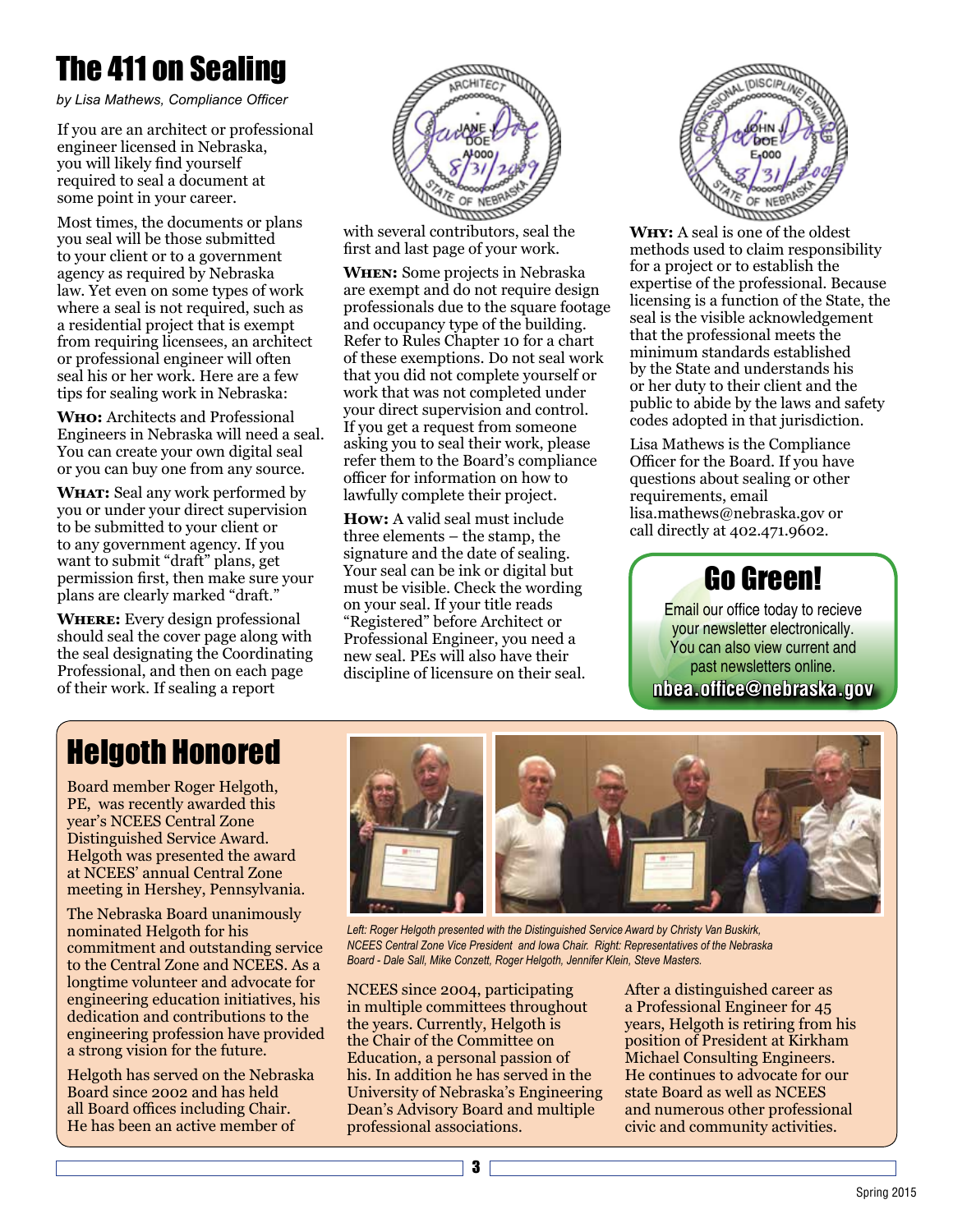

### **Working toward CPC reporting solutions**

NCEES's Committee on Member Board Administrators (MBAs) is seeking to simplify the process for licensees attempting to meet continuing professional competency (CPC) requirements across multiple states.

#### **The core of the problem**

The largest hurdle the MBAs identified dealt with differing renewal cycles and trying to match CPC hours with the different renewal periods.

On the surface, this does not appear to be such a problem, but it can be. For example, let's keep it simple and say you are licensed in only two jurisdictions. In Jurisdiction A, your biennial renewal period is January 1, 2013, to December 31, 2015. You are also licensed in Jurisdiction B, and your annual renewal period is July 1, 2014, to June 30, 2015. Even if both jurisdictions follow the standard outlined in the NCEES Continuing Professional Competency Guidelines and require 30 professional development hours (PDHs) for the biennial renewal and 15 PDHs for the annual renewal, compliance for either jurisdiction would depend on the months in which you earned your credits. Of course, many professional engineers and surveyors are licensed in more than two jurisdictions, multiplying the problem for them.

#### **A proposed solution**

After considering multiple options, the MBA Committee settled on giving licensees two options to satisfy CPC requirements.

The first option is the current one: licensees must meet the requirements of each individual state in which they are licensed. This would best for those licensed in one or only a handful of states.

A second option would be following the NCEES Continuing Professional Competency Guidelines and earning 15 PDHs per calendar year. The standard CPC renewal timing of the calendar year would be applicable regardless of what the particular renewal period happened to be in the state. This would resolve the complicated issue of "which month" did you earn the credit for each particular jurisdiction while accomplishing the goal of each jurisdiction— ensuring

that individuals are furthering their practice knowledge and keeping up to date with additional education to safeguard the health, safety, and welfare of the public.

Each licensee would have to declare which option he or she was using when renewing a license, would still be subject to audit by each state as applicable, and would have to meet any particular requirements that states have regarding the content of the courses. Licensees would then certify that they have either met the NCEES standard or the state's requirements. Either way, this would set us on a path to resolve this issue.

#### **Moving forward**

The MBA Committee is continuing to work with the Education Committee to determine if the proposed fix is the best solution, and if so, to develop an action plan. Any action plan devised will rely heavily on the willingness of member boards to find a way to make this happen in their jurisdictions. Rules and policies may have to be revised to accept such a standard, but the reality is that this is a critical mobility problem for licensees across the country.

4

### **NCEES launches licensure statistics publication and interactive annual report**

<u>ncar</u>

NEWS

NCEES introduced the inaugural issue of NCEES Squared, the official NCEES source for engineering and surveying licensure statistics. This new annual publication is designed to make licensure data available to a wide audience, including educators, employers, and the general public. It includes information about the number of U.S. licensees, exam volume and pass rates for NCEES exams, the average age of examinees, and much more.

"'Squared' refers to being direct, honest, and in good order," said NCEES Chief Executive Officer Jerry Carter. "Recent technology enhancements now allow us to analyze more data. We wanted to offer a straightforward account of our 2013–14 fiscal year through data that measure where licensure is today and the trends we are seeing. We hope this information will help more people understand licensure and its importance to our everyday lives."

#### *NCEES Squared snapshot*

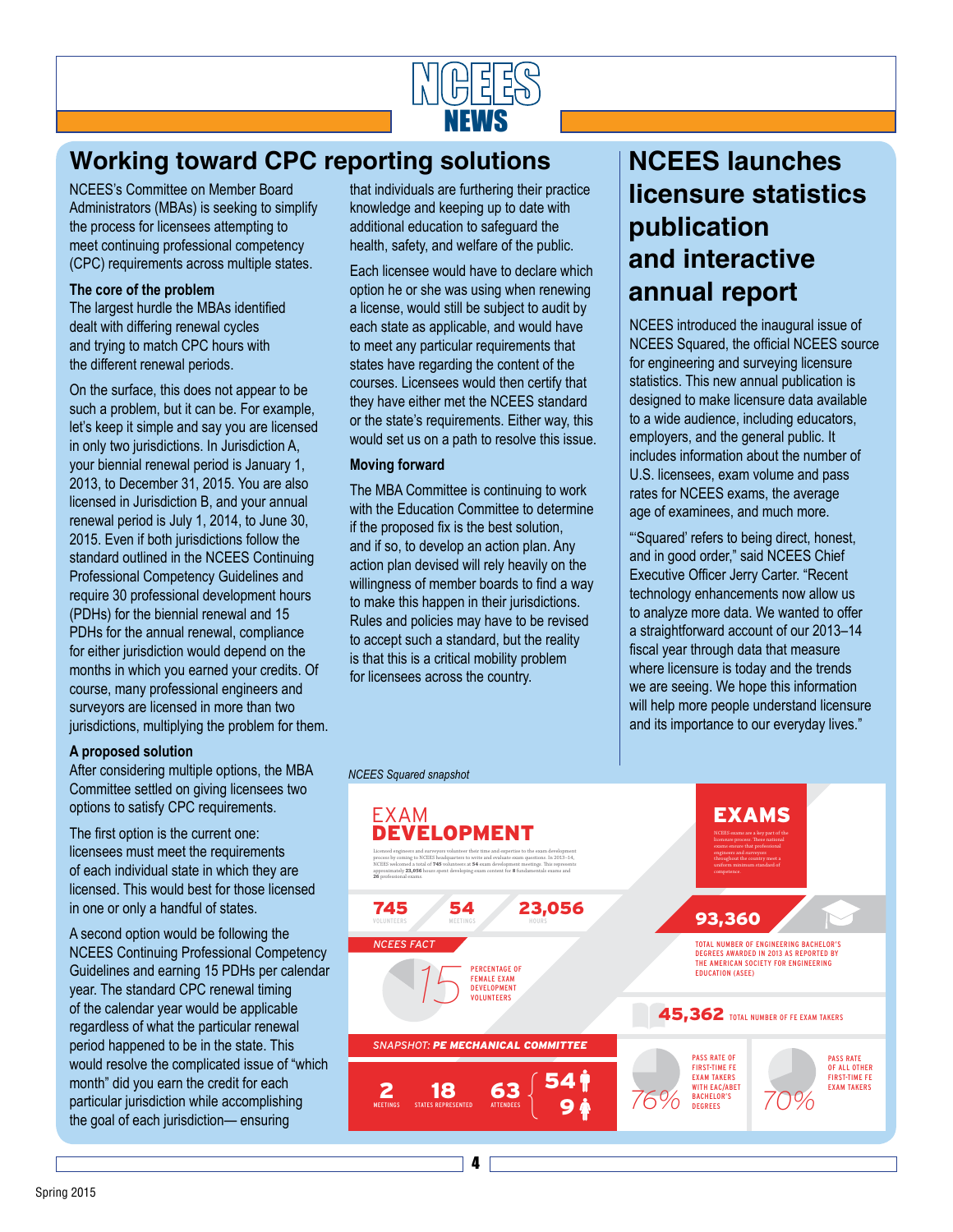

### **IDP streamline begins July 1**

*The Intern Development Program (IDP) will no longer require elective hours* 

On July 1, 2015, NCARB will streamline the IDP by no longer requiring elective hours. Here's what you need to know about the upcoming changes:

#### **IDP Streamline Overview**

Starting July 1, the IDP will require 3,740 total hours defined by the existing 17 experience areas outlined in the table at the right.

Your jurisdiction may have additional requirements, as each jurisdiction sets its own requirements for initial licensure. Some may continue to require 5,600+ hours and/or have a minimum employment duration requirement. NCARB will continue to support the individual requirements for all 54 jurisdictions. You can find out what your jurisdiction's experience requirement is at NCARB's website at www.ncarb.org.

*Nebraska will not require any experience beyond what is outlined in the streamlined IDP at this time. Nebraska Rules require satisfaction of IDP as defined and verified by NCARB at time of application.*

#### **Reporting Hours**

Good news—you'll continue to report hours through My NCARB and the My IDP mobile app. You won't lose the hours you've already reported, and you'll still be able to view them in My NCARB. Plus, existing supplemental experience opportunities—including site visits, design competitions. and the Professional Conduct Monograph—aren't going away.

| <b>Experience Areas</b>                 | <b>Required Hours</b> |
|-----------------------------------------|-----------------------|
| Pre-Design                              |                       |
| Programming                             | 80                    |
| Site and Building Analysis              | 80                    |
| <b>Project Cost and Feasibility</b>     | 40                    |
| Planning and Zoning Regulations         | 60                    |
| Design                                  |                       |
| Schematic Design                        | 320                   |
| <b>Engineering Systems</b>              | 360                   |
| <b>Construction Cost</b>                | 120                   |
| <b>Design Development</b>               | 320                   |
| <b>Construction Documents</b>           | 1.200                 |
| Material Selection and Specification    | 160                   |
| <b>Project Management</b>               |                       |
| <b>Bidding and Contract Negotiation</b> | 120                   |
| <b>Construction Administration</b>      | 240                   |
| <b>Construction Phase: Observation</b>  | 120                   |
| General Project Management              | 240                   |
| <b>Practice Management</b>              |                       |
| <b>Business Operations</b>              | 80                    |
| Leadership and Service                  | 80                    |
| <b>TOTAL HOURS</b>                      | 3,740                 |

The current reporting requirement still applies, so don't forget to submit experience within eight months for full credit. Experience reported beyond this period and up to five years prior will be valued at 50 percent.

**Important:** We recommend that interns continue to report all experience. Doing so will help facilitate licensure and reciprocity in jurisdictions that require additional experience.

#### **Key Takeaways**

Check with NCARB or your jurisdiction. Some jurisdictions may require additional hours and/or have a minimum employment requirement.

Keep reporting hours. You can continue to document all experience through My NCARB.

NCARB will continue to support the individual requirements for all 54 jurisdictions.

#### **What's Next**

NCARB will continue to share updates over the next few months. Remember, it's a good idea to check with NCARB or your jurisdiction for the latest rules and regulations. And you can always reach out to NCARB's Customer Service team at 202/879-0520 or customerservice@ncarb.org.

5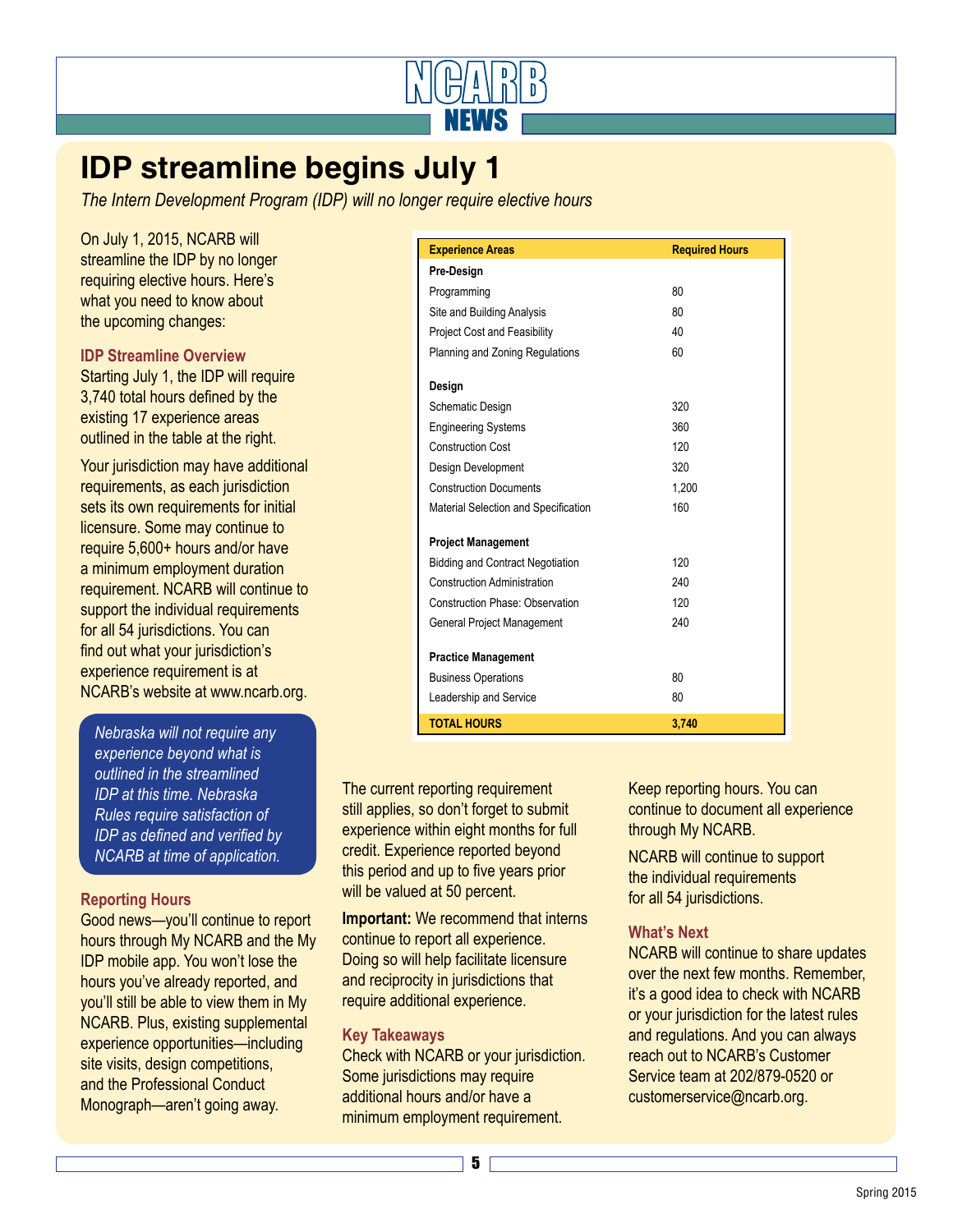**The following cases were reviewed for compliance by the Nebraska Board of Engineers and Architects, and resolved via the action noted. These summaries are provided for licensee education and information, and should not be interpreted as a full description of the cases described. In cases where disciplinary action was taken by the Board per Neb. Rev. Stat. § 81-3444, the names of the individuals and/or organizations involved are included.**

#### **Case #13.01:**

- **COMPLAINT:** Unauthorized use of the term "Engineering"
- **SUMMARY:** Staff discovered that an unlicensed engineer had incorporated an organization using the term "engineering" when it was not authorized to do so.
- **ACTION:** After the Board's investigation, the organization agreed to change its name in order to be in compliance with the Act. Upon filing amended articles of incorporation and making changes to its website, the Board closed the case.

#### **Case #14.02:**

**COMPLAINT:** Non-full disclosure

- **SUMMARY:** The Board initiated a case after a PE applying for renewal did not fully disclose his disciplinary history for the second time.
- **ACTION:** Because the licensee did not disclose a complete disciplinary history after having been previously warned, the Board voted not to renew his license.

#### **Case #14.11:**

**COMPLAINT:** Unprofessional conduct

- **SUMMARY:** A client filed a complaint against an architect because they were unhappy with their house design and wanted a refund.
- **ACTION:** The Board dismissed the case as the Act does not provide for the requested remedy, but did require the licensee to remove language from the company's website identifying the client with the project.

### Recently Resolved Compliance Cases

#### **Case #14.12, 14.16 and 14.17:**

**COMPLAINT:** Negligence and unlicensed practice

- **SUMMARY:** A complaint was filed alleging a PE was providing inadequate work on structural evaluations for home inspections. Subsequent complaints were filed by the Board to investigate the home inspection business owners to determine who was providing engineering for the projects.
- **ACTION:** The Board dismissed the cases after clarifying that the home inspection service was one business and the PE owned a separate business entity. The PE was advised to submit the engineering report on his letterhead, not within a joint letter signed by himself and a non-licensee.

#### **Case #14.14:**

**COMPLAINT:** Unlicensed and unauthorized practice

- **SUMMARY:** A complaint was filed alleging that a company that does not employ Professional Engineers nor is authorized to offer Professional Engineering services was offering professional services through email advertisements.
- **ACTION:** The Board dismissed the complaint after reviewing the advertisement and the organization's website to determine that the organization was not offering professional services.

#### **Case #14.15:**

**COMPLAINT:** Unprofessional conduct

- **SUMMARY:** A complaint submitted cited a new architectural firm website contained projects in its portfolio from a previous employer without proper credit.
- **ACTION:** The Board dismissed the complaint after reviewing the website and determining the credit given to the previous employer was appropriate.

#### **Case #14.18:**

**COMPLAINT:** Unlicensed practice of architecture

- **SUMMARY:** A complaint was filed after a designer prepared construction plans that were submitted to a city building department for permitting on a non-exempt commercial project.
- **ACTION:** The Board issued a cease and desist order to the designer, then dismissed the case.

#### **Case #14.19:**

**COMPLAINT:** Unprofessional conduct

- **SUMMARY:** A complaint was filed that alleged a Professional Engineer violated the Act in the course of his employment.
- **ACTION:** The Board determined the PE did not violate the Act and dismissed the complaint.

#### **Case #15.02:**

#### **RECIPROCAL ACTION - PE LICENSE REVOKED**

- **SUMMARY:** The Board initiated a complaint against Stephen P. Maslan, a PE based in Missouri, after the licensee disclosed his PE license in Missouri had been revoked. The Missouri action was based upon the finding that Mr. Maslan had practiced architecture without a license, then later violated the probation terms for that violation. Mr. Maslan was further found to have practiced engineering disciplines in which the probationary terms prohibited him from practicing on three separate projects.
- **ACTION:** A formal disciplinary hearing was held during the March 20, 2015 Board meeting. Based upon the disciplinary action taken in Missouri for actions that would also have been grounds for disciplinary action in Nebraska, the Board determined that Rule 5.4.3.1 was appropriate and unanimously voted to revoke Mr. Maslan's Nebraska PE license.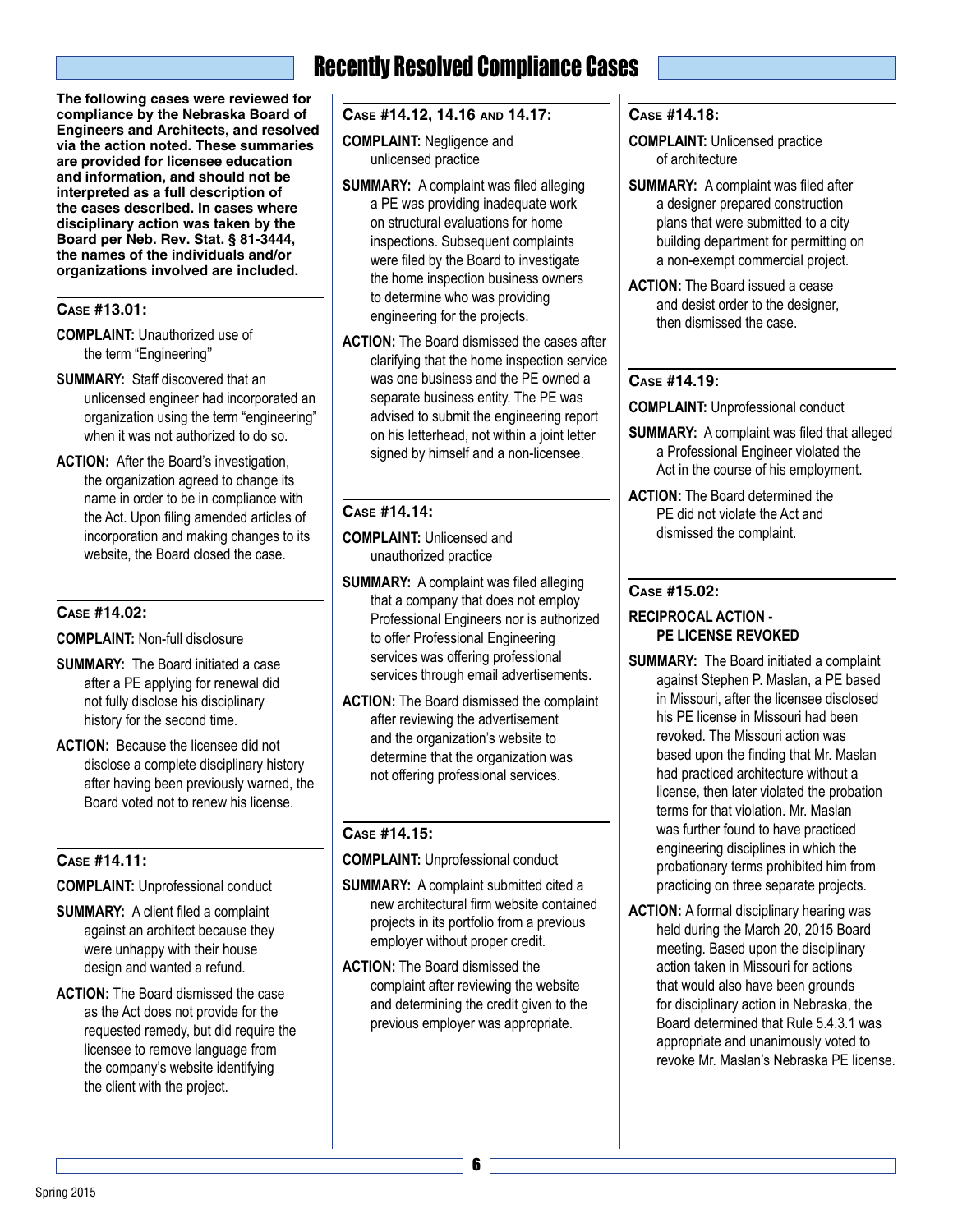| <b>Architects By Exam</b>             |                 |           | Natha           |
|---------------------------------------|-----------------|-----------|-----------------|
| James W. Dahlin                       | Omaha           | NΕ        | Envi            |
| Troy D. Keilig                        | Grand Island    | NΕ        | Matth           |
| Evan M. Gunn                          | Lincoln         | <b>NE</b> | Travis          |
| Nongpanga Apple                       |                 |           |                 |
| Pookayaporn Alahmad                   | Omaha           | NE        | <b>Fire</b>     |
| Katie E. Ramsbottom                   | Omaha           | NE        | Micha           |
| Matthew J. Stoffel                    | Omaha           | NE        | Mec             |
| Brian P. Akert                        | Papillion       | NΕ        |                 |
| Matthew W. Gulsvig                    | Omaha           | NΕ        | Christ          |
| Heather M. Hughes                     | Omaha           | NΕ        | Danie           |
| Kathryn L. Hier                       | Lincoln         | NE        | Craig           |
| April M. Kick                         | Omaha           | NE        | Christ          |
| Laura C. Brodersen                    | Lincoln         | NΕ        | Ian Da          |
| <b>Professional Engineers By Exam</b> |                 |           | Benja<br>Natha  |
| <b>Chemical</b>                       |                 |           | Stru            |
| Joshua M. Tungland                    | LaVista         | NE        | Stever          |
| <b>Civil</b>                          |                 |           | Sean A          |
| Zachary J. Becker                     | Lincoln         | NE        |                 |
| Brandon D. Biba                       | Lincoln         | NE        | Eme             |
| Benjamin S. Christensen               | Omaha           | <b>NE</b> | Arch            |
| Cameron J. Collingsworth              | Elkhorn         | NE        | Joe Da          |
| Tyler D.Cramer                        | Lincoln         | NE        | <b>Steve</b>    |
| John J. Daly, Jr                      | Overland Park   | KS        | Chet (          |
| John C. Feider                        | LaVista         | NE        | Mark            |
| Luke J. Ferguson                      | Valley          | NE        | Rober           |
| Kyle J. Fitch                         | Bennington      | NE        | John 1          |
| Alexander J. Flanigan                 | Omaha           | NΕ        | John 1          |
| Andrea L. Folck                       | Morrill         | NΕ        | Dougl           |
| John R. Geringer                      | Waterloo        | NΕ        | Berna           |
| Daniel C. Haggerty                    | Oneill          | NΕ        | Russe           |
| Amber M. Harley                       | Omaha           | NE        | <b>Frede:</b>   |
| Garrett D. Hummel                     | Omaha           | NE        | Terry           |
| Joshua J. Kankovsky                   | Omaha           | NE        | Neil E          |
| Kyle G. Keller                        | Lincoln         | NE        | Engi            |
| Randall R. Kuszak                     | Omaha           | NE        | David           |
| Kpandji T. Lakmon                     | Omaha           | NE        | Gerald          |
| Brian S. Larson                       | Lincoln         | NE        | David           |
| Jed A. McInerney                      | Elk Point       | SD        | Fred I          |
| Brian J. Meissner                     | Omaha           | NE        | Kenne           |
| Corbin E. Mundt                       | Lincoln         | NE        | Richa           |
| Quinton G. Patzlaff                   | Omaha           | NE        |                 |
| Craig T. Rothluebber                  | Lincoln         | NE        | Richa           |
| Kevin M. Sasse                        | Omaha           | NE        | Denni<br>Steph  |
| Travis M. Schafer                     | Omaha           | NE        |                 |
| Evan J. Schmitz                       | Grand Island    | NE        | Charle          |
| Bradley J. Sojka                      | Omaha           | NE        | Gary S          |
| Kevin R. Stachura                     | Columbus        | NE        | Guy H           |
| Lucas R. Weatherly                    | Omaha           | NE        | Brian           |
|                                       |                 |           | Arthu<br>Keith  |
| <b>Control Systems</b>                |                 |           |                 |
| <b>Brandon James Simrell</b>          | Prairie Village | KS        | Richa<br>Willia |
| <b>Electrical and Computer</b>        |                 |           | Patric          |
| Jeffrey James Buttermore              | Omaha           | NE        | David           |

#### **Electri**

| Jeffrey James Buttermore        | Omaha       | NE |
|---------------------------------|-------------|----|
| <b>Blane Edward Chesnut</b>     | Omaha       | NΕ |
| Matthew Ray Johnson             | Lincoln     | NE |
| Lauren Rebecca Kennedy          | Kansas City | MO |
| Nicholas William Lovelace       | Lincoln     | NE |
| <b>Channing Alexander Navis</b> | LaVista     | NΕ |
| Clinton John Rhodes             | Hasting     | NE |
|                                 |             |    |

### Licensure Undates **Coctober 17, 2014 through April 29, 2015**

| JUHUUI                                                  | Juuu<br>luu                   |                          |
|---------------------------------------------------------|-------------------------------|--------------------------|
| Nathan William Witte                                    | Loiusville                    | NE                       |
| <b>Environmental</b>                                    |                               |                          |
| Matthew Patrick Dworak                                  | Omaha                         | NE                       |
| Travis Scott Morgan Young                               | <b>Overland Park</b>          | KS                       |
|                                                         |                               |                          |
| <b>Fire Protection</b>                                  |                               |                          |
| Michael Jonathan Shumpert                               | Omaha                         | NE                       |
| <b>Mechanical</b>                                       |                               |                          |
| Christopher John Burton                                 | Lincoln                       | NE                       |
| Daniel Edward Carlson                                   | Lincoln                       | $\rm NE$                 |
| Craig Peter Johnson                                     | Omaha                         | NE                       |
| Christopher Allen Kohler                                | Lenexa                        | KS                       |
| Ian Davis Peterson                                      | Omaha                         | NE                       |
| Benjamin Jay Schroeder<br>Nathan Al Staroscik           | Lincoln<br>Louisville         | NE<br>NE                 |
|                                                         |                               |                          |
| Structural                                              |                               |                          |
| Steven William Arens                                    | Lincoln                       | NE                       |
| Sean Alan Denning                                       | Bellevue                      | NE                       |
| <b>Emeritus Licensees</b>                               |                               |                          |
| Architect Emeritus                                      |                               |                          |
| Joe Dana Frye                                           | <b>Fort Collins</b>           | $_{\rm CO}$              |
| <b>Steve Roger Laughlin</b>                             | Omaha                         | NE                       |
| Chet G. Lawson                                          | Greenville                    | SC                       |
| Mark Wayne Leblang                                      | South Bend                    | IN                       |
| Robert Gene LeZotte                                     | Lincoln                       | NE                       |
| John Elden Meigs                                        | Omaha                         | NE                       |
| John Mitchell Miller                                    | Omaha                         | NE                       |
| Douglas William Reddington<br><b>Bernard Paul Rempe</b> | Indianapolis<br>Lincoln       | IN<br>NE                 |
| Russell J. Robertson                                    | Wildwood                      | M <sub>O</sub>           |
| Frederick Seward Scott                                  | St Loius                      | MО                       |
| Terry Raye Stoysich, Sr                                 | Hurst                         | TX                       |
| Neil Eugene Wiegert                                     | <b>Highlands Ranch</b>        | CO                       |
|                                                         |                               |                          |
| Engineer Emeritus<br>David Charles Dietz                |                               |                          |
| <b>Gerald Naylor Gibson</b>                             | Lincoln<br>Lincoln            | NE<br>NE                 |
| David Lester Hardan                                     | Bakersfield                   | CA                       |
| Fred LeRoy Hiatt                                        | Lincoln                       | NE                       |
| Kenneth Duane Knuth                                     | Slayton                       | ΜN                       |
| Richard Thomas Laferla                                  | Omaha                         | NE                       |
| Richard James Laman                                     | Littleton                     | CO                       |
| Dennis Wayne Lang                                       | Fort Worth                    | TX                       |
| Stephen Richard Lee                                     | Port Washington               | $\ensuremath{\text{NY}}$ |
| Charles Henry Leichner, III                             | Scottsdale                    | AZ                       |
| Gary Steven Lien                                        | Omaha                         | NE                       |
| Guy Henry Lindeman                                      | Lincoln<br>Atlanta            | NE                       |
| Brian C. Lindsey<br>Arthur Kum-Piu Ma                   | Lincoln                       | GA<br>NE                 |
| Keith Wayne MacLeod                                     | Erie                          | $\rm CO$                 |
| Richard P. Martter                                      | Irving                        | TX                       |
| William Doyle May                                       | Aiea                          | HI                       |
| Patrick R. McCluskey                                    | Gilbert                       | AZ                       |
| David William McCord                                    | Omaha                         | NE                       |
| Howard Hugh McNiff                                      | Cook                          | NE                       |
| Donald Fred Meinheit                                    | Arlington Heights IL          |                          |
| Robert Leon Meinzer                                     | Topeka                        | KS                       |
| John Terance Meng-Frecker                               | Omaha                         | NE                       |
| Dwayne George Miller<br>Agashirin Gary Mirzakhanov      | Las Vegas<br>Colorado Springs | NV<br>CO                 |
|                                                         |                               |                          |
| 7                                                       |                               |                          |

#### Robert Thomas Mohler Ord NE Donald Wayne Montgomery Clifton Park NY Merlin Henry Moseman Kingwood TX Mark Edward Naslund Omaha NE Kent Richard Nelsen Waterford MI Joseph R. Nelson Overland Park KS Wayne Edward Nichols Manhattan KS Richard Michael Niedergeses Omaha NE Lester Delton O'Donnell Norht Platte NE Carmen Ovici Omaha NE Roger Kent Patterson Gold River CA Joseph John Pesek Omaha NE Samuel Marvin Peterson Lincoln NE Kenneth Wayne Price Palmer AK William Joseph Provaznik, Jr Omaha NE Larry R Rainwater Omaha NE Alan W Richard Omaha NE Wayne B Roelle Lincoln NE Kenneth A Roth LaVista NE Robert J. Runge, II Springville NY Dale William Sall **Holdrege** NE Kyle Edward Schilling Fort Valley VA Steven Ray Schmidt Omaha NE Dennis Donald Schulte Lincoln NE Joseph Eugene Seda Papillion NE Keith Howat Sennate Colorado Springs CO Jeffrey Lee Shimek Garland NE Gary Ernesti Sindelar W Des Moines IA Marc A. Skillman Greenwood IN Paul Craig Smith Lincoln NE Dana Edward Snyder Seward NE Robert Stephen Spinazzola Sparks MD Leo Herbert Stander, Jr Cary NC Edward Lawrence Stephens, Jr Omaha NE Wallace Ralph Stern Omaha NE Laverne Ellis Stetson Lincoln NE Clinton Douglas Stevens Arlington Heights IL Michael Alan Stewart Clute TX Thomas LeRoy Thelen Lincoln NE Sampson Okechukwu Ukpaka Lawton OK Rodney Irl Unruh Shawnee Msn KS Dwane Edward Vickstrom Charlotte NC Philip Alwin Wagner Springfield NE Mark Richard Wainwright Williamsburg VA William David Wall **Kansas City** MO Charles Raymond Warren North Bend NE Jack Theodore Watson Lincoln NE Michael Wedell West Centennial CO Gary Arthur Westergren Lincoln NE Thomas Joseph Wiehl O Fallon IL Robert James Yester Lakewood CO Paul M. Zink Kansas City MO Deceased Licensees Architect Rudolph Beuc, Jr. St. Loius MO Thomas Porter Columbia MO Michael Graves Princeton NJ **Engineer** Richard Harsh Ravenna OH John Olsson Lincoln NE